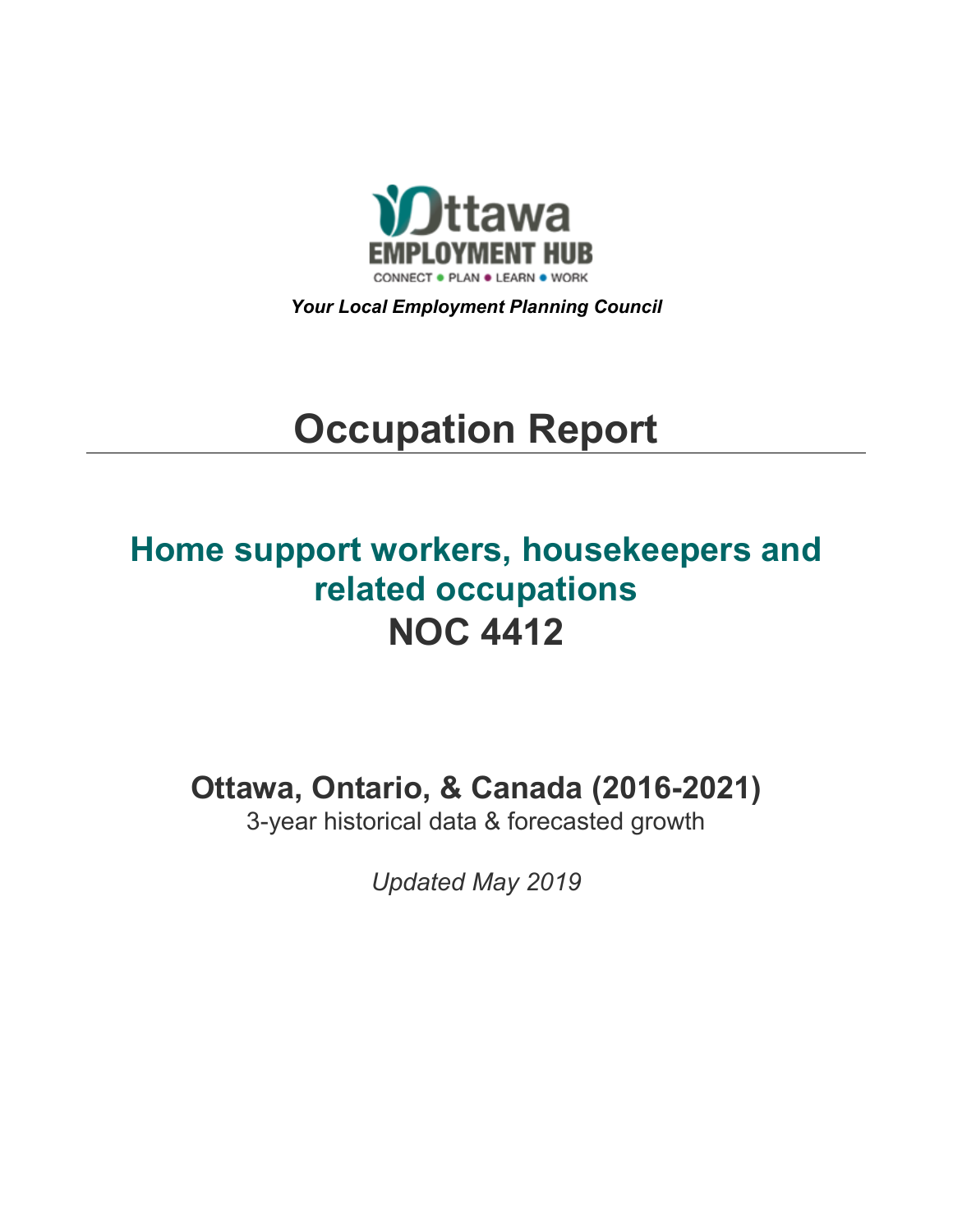

| Home support workers, housekeepers and related occupations | <b>Ottawa Outlook</b> |
|------------------------------------------------------------|-----------------------|
|------------------------------------------------------------|-----------------------|

NOC 4412 **Limited Fair**  $\star$  **Good**  $\star$  **f** 

*Based on past and forecasted growth.*

#### **A Local Snapshot**

- Employment in this occupation **increased in Ottawa from 2016 to 2018** (**1.1%**); it is forecast to **increase an additional 8.3%** over the next three years.
- **3.7%** were **unemployed in Ottawa in 2016; 388 (21.4%)** of those in this occupation were **selfemployed**.
- **Median hourly wage** for this occupation was **\$17.57**.
- **28.4%** of the 2018 jobs were in the **Individual and family services** industry sector.
- Ottawa has a **lower share of this occupation** than the nation.
- **Provincially**, this occupation showed an increase from 2016 to 2018 (**4.0%**); it is expected to increase an additional **7.5%** over the next three years.
- *Canada Job Bank* forecasted **good** employment potential for this occupation in Ottawa from 2018-2020.

#### **Overview**

| <b>Ottawa Jobs (2018)</b>          |         | <b>1,809</b> (21% self-employed = 388) |  |
|------------------------------------|---------|----------------------------------------|--|
| 2016 Ottawa Unemployment Rate      | $3.7\%$ | 4.3%<br>Ontario                        |  |
| Location Quotient to Nation (2018) | 0.68    |                                        |  |
| Change in Jobs (2016 - 2018)       | $1.1\%$ | $(2018 - 2021)$ 8.3%                   |  |

*NOTE: Location quotient (LQ) is a way of quantifying how concentrated a particular occupation is in a region compared to the nation or province. A quotient of 1.00 means Ottawa has the same share of the occupation as the nation/province. A quotient higher than 1.00 means Ottawa has a greater share, and lower than 1.00 means Ottawa's share is lower than the average.*

### **OTTAWA | Percentile Earnings** *(not including self-employed)*



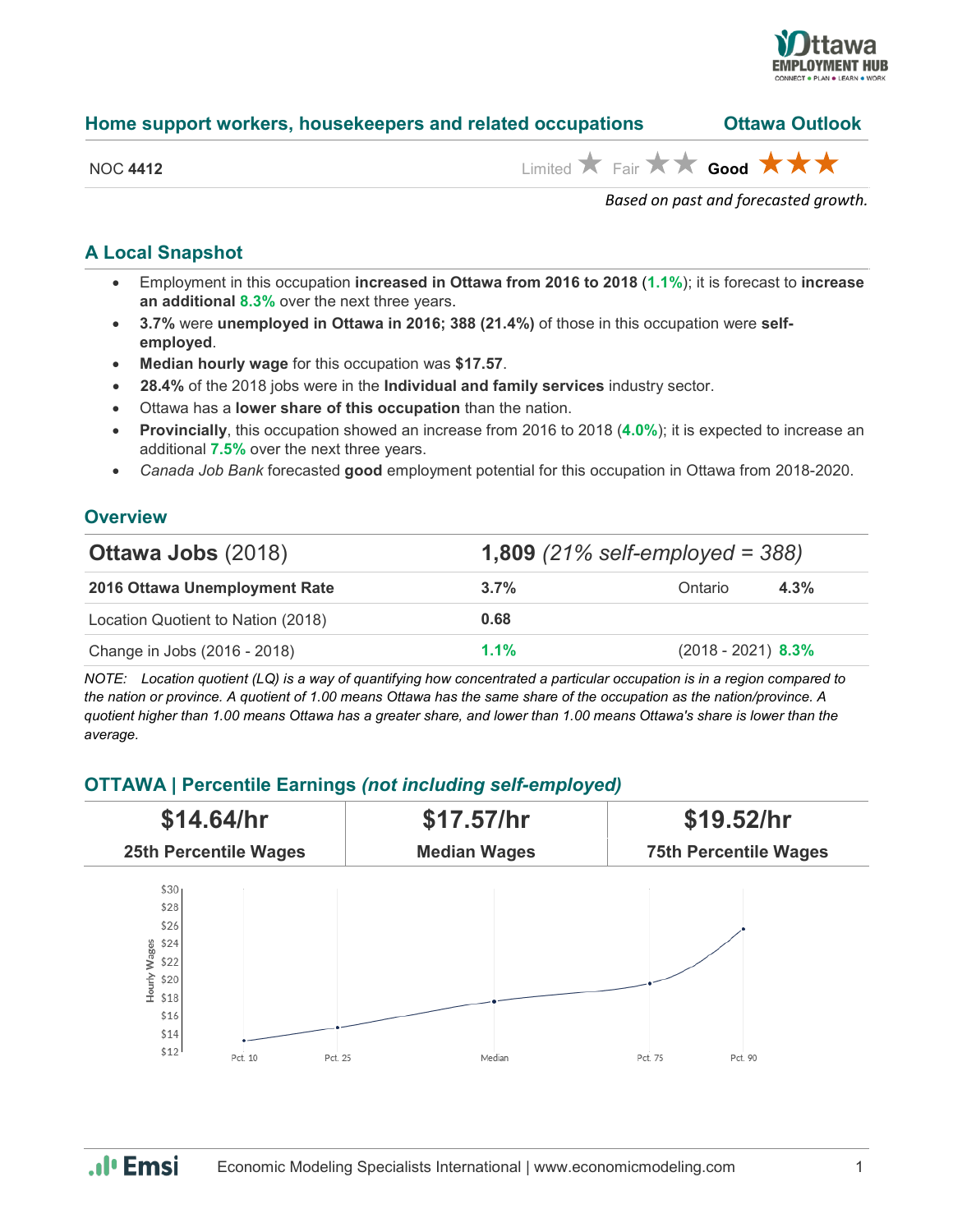

## **Ottawa | Growth**

| 1,790            | 1,960            | 170                | 9.5%                 |
|------------------|------------------|--------------------|----------------------|
| <b>2016 Jobs</b> | <b>2021 Jobs</b> | Change (2016-2021) | % Change (2016-2021) |

# **Regional Trends**



|           | <b>Region</b> |               | <b>2016 Jobs</b> | 2021 Jobs      | Change | % Change |
|-----------|---------------|---------------|------------------|----------------|--------|----------|
| s,        | <b>Ottawa</b> |               | 1,790            | 1,960          | 170    | 9.5%     |
|           | Ontario       |               | 26,117           | 29,209         | 3,092  | 11.8%    |
|           | Canada        |               | 79,750           | 87,629         | 7,879  | 9.9%     |
|           |               | <b>Ottawa</b> |                  | <b>Ontario</b> |        | Canada   |
| 2016 Jobs |               | 1,790         |                  | 26,117         |        | 79,750   |
| 2017 Jobs |               | 1,833         |                  | 27,011         |        | 81,004   |
| 2018 Jobs |               | 1,809         |                  | 27,170         |        | 83,038   |
| 2019 Jobs |               | 1,866         |                  | 27,943         |        | 84,751   |
| 2020 Jobs |               | 1,915         |                  | 28,600         |        | 86,224   |
| 2021 Jobs |               | 1,960         |                  | 29,209         |        | 87,629   |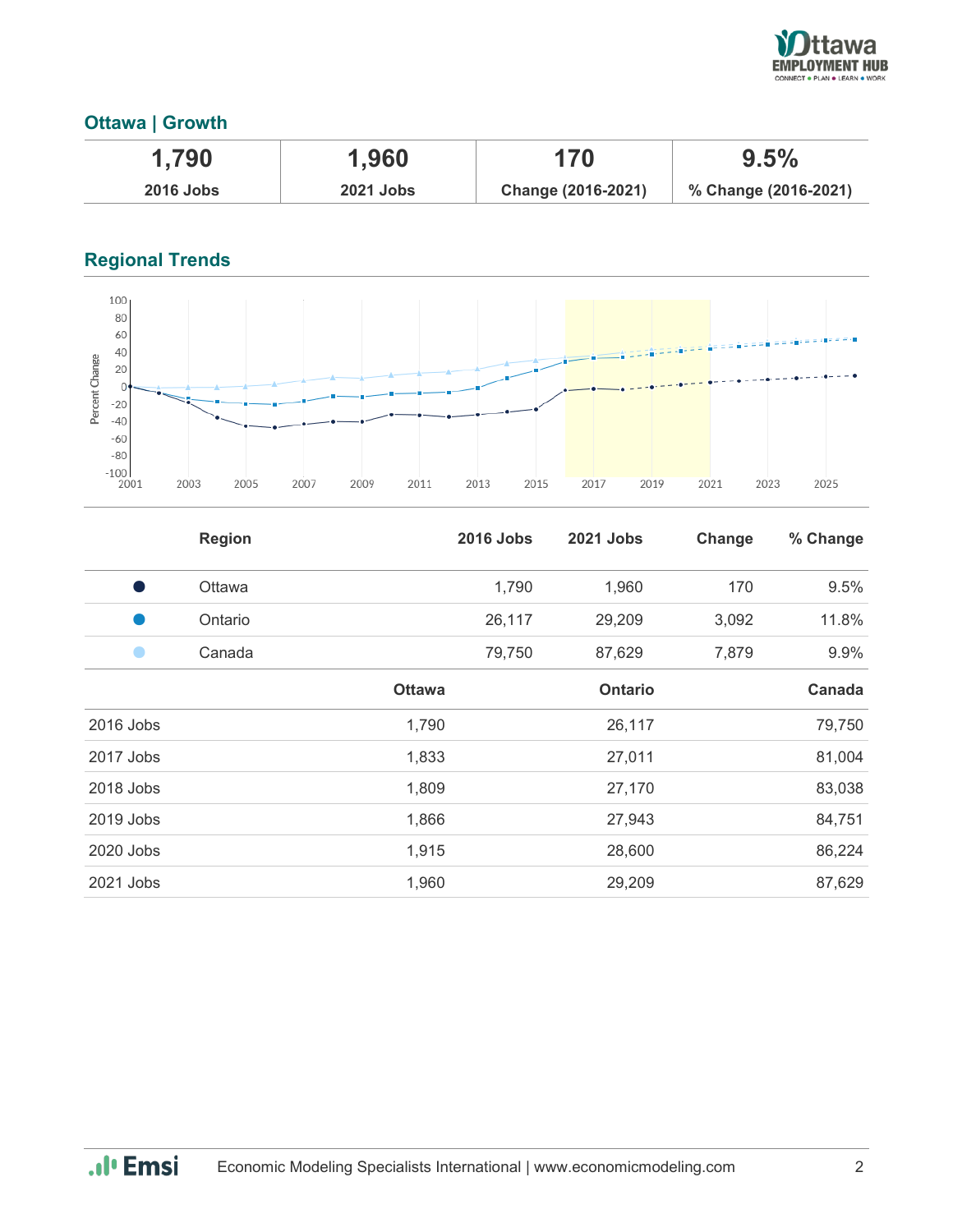

#### **Ottawa | Industries Employing this Occupation**

| <b>Industry</b>                | Occupation<br>Jobs in<br><b>Industry</b><br>(2018) | $%$ of<br>Occupation<br>in Industry<br>(2018) | % of Total<br>Jobs in<br><b>Industry</b><br>(2018) |
|--------------------------------|----------------------------------------------------|-----------------------------------------------|----------------------------------------------------|
| Individual and family services | 515                                                | 28.4%                                         | 9.5%                                               |
| Home health care services      | 502                                                | 27.8%                                         | 19.8%                                              |
| Private households             | 257                                                | 14.2%                                         | 15.6%                                              |
| Nursing care facilities        | 70                                                 | $3.9\%$                                       | 1.3%                                               |
| Out-patient care centres       | 52                                                 | 2.9%                                          | 2.2%                                               |

*NOTE: Inverse staffing patterns provides a table of percentages that shows how regional occupations are divided up among regional industries. For example, an inverse staffing pattern for registered nurses may show that 70% of RNs are employed by hospitals, 10% by local government (i.e., public schools), 10% by nursing homes, and 10% by offices of physicians.*

#### **Educational programs and completions in Ottawa** *(public institutions only***)**

| Programs (2016) | <b>Completions (2016)</b> |
|-----------------|---------------------------|

*There are no related program completions in Ottawa.*

.. I<sub>'</sub> Emsi

*NOTE: EMSI Analyst uses Statistics Canada's PSIS data to compile completions for postsecondary programs offered in Canada, classified by the 2016 CIP codes. 2016 data includes those who graduated in spring 2017.*



*NOTE: Based on newly published job postings first found between January 01, 2018 and December 31, 2018 AND location is Ottawa Census Sub-division, Vicinity Jobs.*